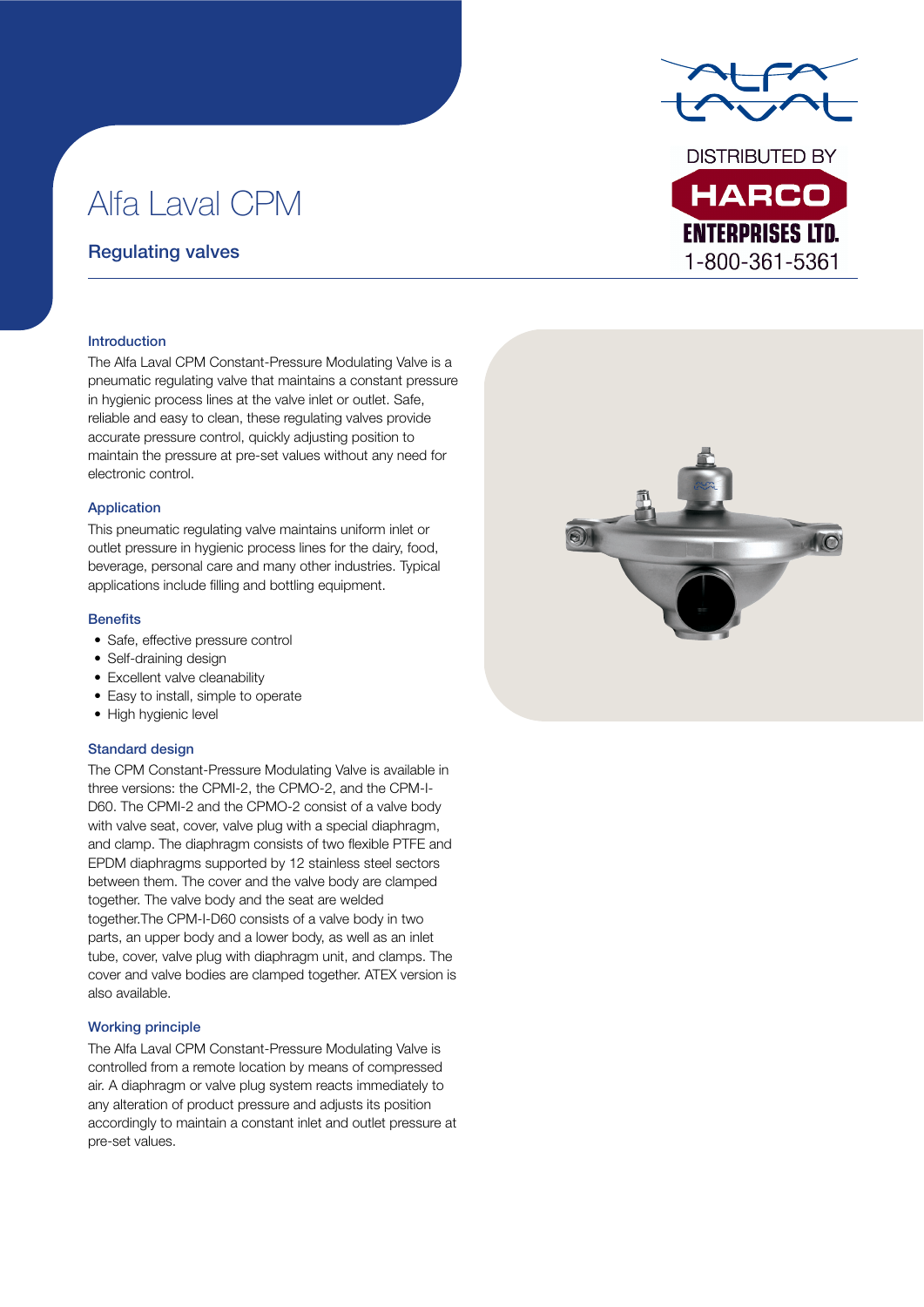### TECHNICAL DATA

| Pressure                      |                           |  |  |
|-------------------------------|---------------------------|--|--|
| Max. product pressure:        | 1000 kPa (10 bar)         |  |  |
| Min. product pressure:        | 0 kPa (0 bar)             |  |  |
| Air pressure (CPMI-2/CPMO-2): | 0 to 800 kPa (0 to 8 bar) |  |  |
| Air pressure (CPM-I-D60):     | 0 to 600 kPa (0 to 6 bar) |  |  |
|                               |                           |  |  |

| Temperature                        |                                                 |  |  |  |  |
|------------------------------------|-------------------------------------------------|--|--|--|--|
| Temperature range upper diaphragm: | -10°C to 95°C (NBR)                             |  |  |  |  |
| Temperature range upper diaphragm: | $-10^{\circ}$ C to $+140^{\circ}$ C (PTFE/EPDM) |  |  |  |  |

### ATEX

Classification:  $\blacksquare$  3 G D  $\blacksquare$ 

1 This equipment is outside the scope of the directive 2014/34/EU and must not carry a separate CE marking according to the directive as the equipment has no own ignition source.

| <b>Flow</b>                                                   |                                                                      |
|---------------------------------------------------------------|----------------------------------------------------------------------|
| Flow Kv 23, fully open $(\Delta p = 1$ bar):                  | Approx 23 $m^3/h$                                                    |
| Flow Kv 7 ( $\Delta p = 1$ bar):                              | Approx $7 \text{ m}^3/h$                                             |
| Flow Kv $9(\Delta p = 1 \text{ bar})$ :                       | Approx $9 \text{ m}^3/h$                                             |
| Flow Kv2/15, low capacity ( $\Delta p = 1$ bar):              | Approx 2 $m^3/h$                                                     |
| (Alternative size):                                           | (requiating area). Approx. 15 $\mathrm{m}^3/\mathrm{h}$ . (CIP area) |
| Flow range Kv60, fully open $(\Delta p = 1$ bar) (CPM-I-D60): | Approx 60 $m^3/h$                                                    |
|                                                               |                                                                      |

## PHYSICAL DATA

| <b>Materials</b>                          |                                                         |  |  |
|-------------------------------------------|---------------------------------------------------------|--|--|
| Product wetted steel parts:               | 1.4404 (316L)                                           |  |  |
| Other steel parts:                        | 1.4301 (304)                                            |  |  |
| Lower diaphragm:                          | PTFE covered EPDM rubber                                |  |  |
| Upper diaphragm                           | <b>NBR</b>                                              |  |  |
| Surface finish choose from the following: |                                                         |  |  |
| Standard                                  | $\text{Ra} \leq 1.6 \,\mu\text{m}$                      |  |  |
| Internal/external semi-bright:            |                                                         |  |  |
| Optional                                  | $\text{Ra} \leq 0.8 \mu \text{m}$ or 0.5 $\mu \text{m}$ |  |  |
| Inside/outside                            |                                                         |  |  |
| <b>Air Connections</b>                    |                                                         |  |  |

R 1/4" (BSP), internal thread:

#### **Options**

- Male parts or clamp liners in accordance with required standard.
- Air pressure regulating valve kit, 0-8 bar.
- Air throttling valve for adjustment of regulating speed for the CPM-2 valve.
- Booster for product pressure exceeding the available air pressure (Product pressure = 1.8 x air pressure).
- US 3A version available on request for CPM-2 valves only.

#### Material grades CPM-2

- Upper diaphragm of PTFE covered EPDM and O-ring of FPM covered EPDM (for temperature 95-140°C).
- Both diaphragms of solid PTFE and O-ring of FPM (for temperatures above 140°C).

#### Material grades CPM-I-D60

- Upper diaphragm of PTFE covered EPDM.
- Valve body seal rings of NBR or FPM.
- Guide O-ring of FPM (for temperatures above 95°C).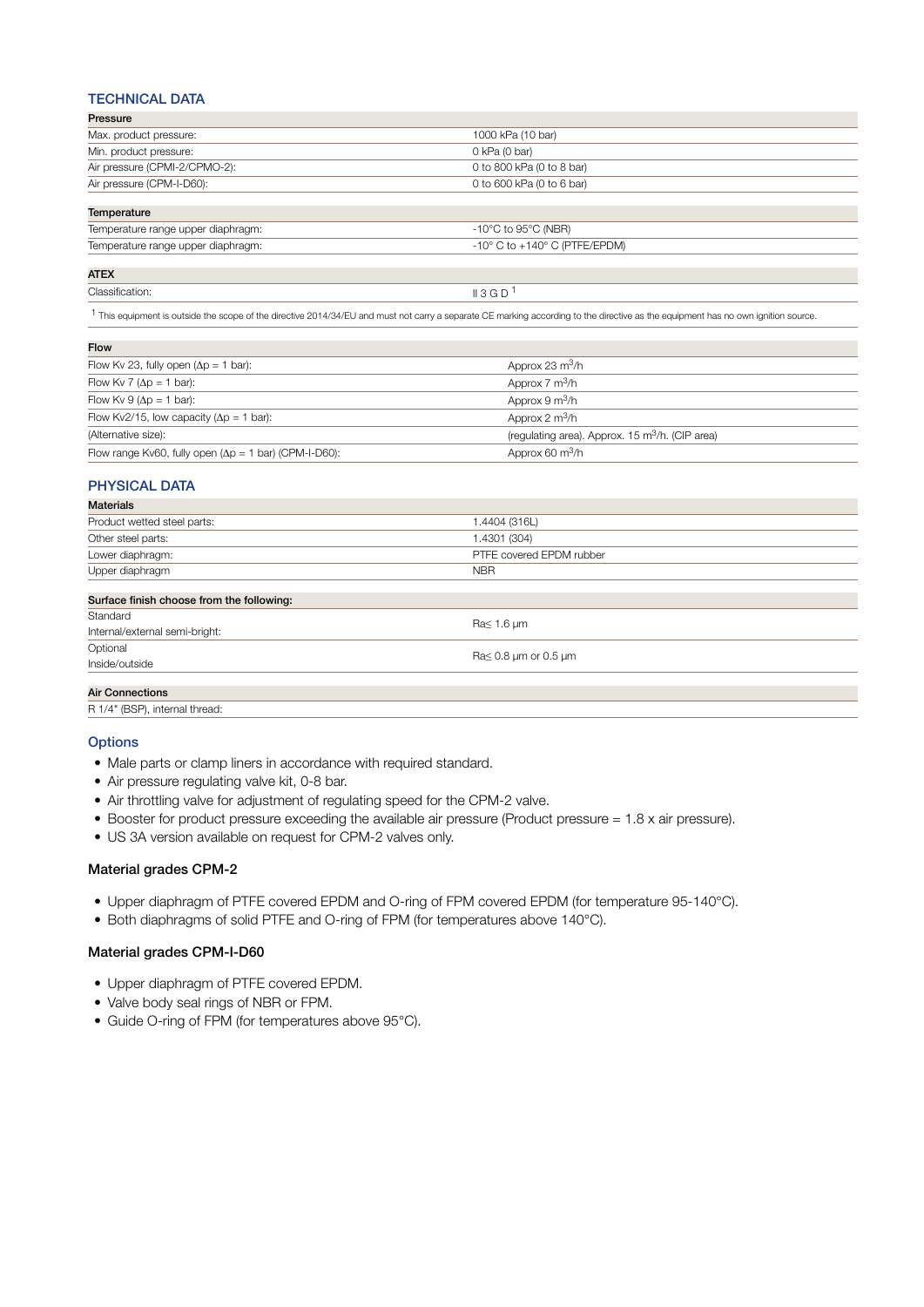



Figure 1. CPMI-2: Reduced product pressure



Figure 3. CPMI-2: Increased product pressure



Figure 2. CPMO-2



Figure 4. CPMO-2

CPMI-2 and CPM-I-D60 opens at increasing product pressure and vice versa.

CPMO-2 closes at increasing product pressure and vice versa.

### Diaphragm Unit

CPMI-2 and CPMO-2: The diaphragm unit consists of a stainless steel disc which is divided into sectors and of flexible diaphragms which are placed on each side of the sectors. CPM-I-D60: The diaphragm unit consists of two flexible diaphragms supported by 12 stainless steel sectors in between them.



# Note!

For further details, see also instructions ESE01825 and ESE01834.



Figure 5. CPMI-2 with pressure regulating valve and pressure gauge

The valves operate without a transmitter in the product line and require only a pressure regulating valve for the compressed air and a pressure gauge in the product line.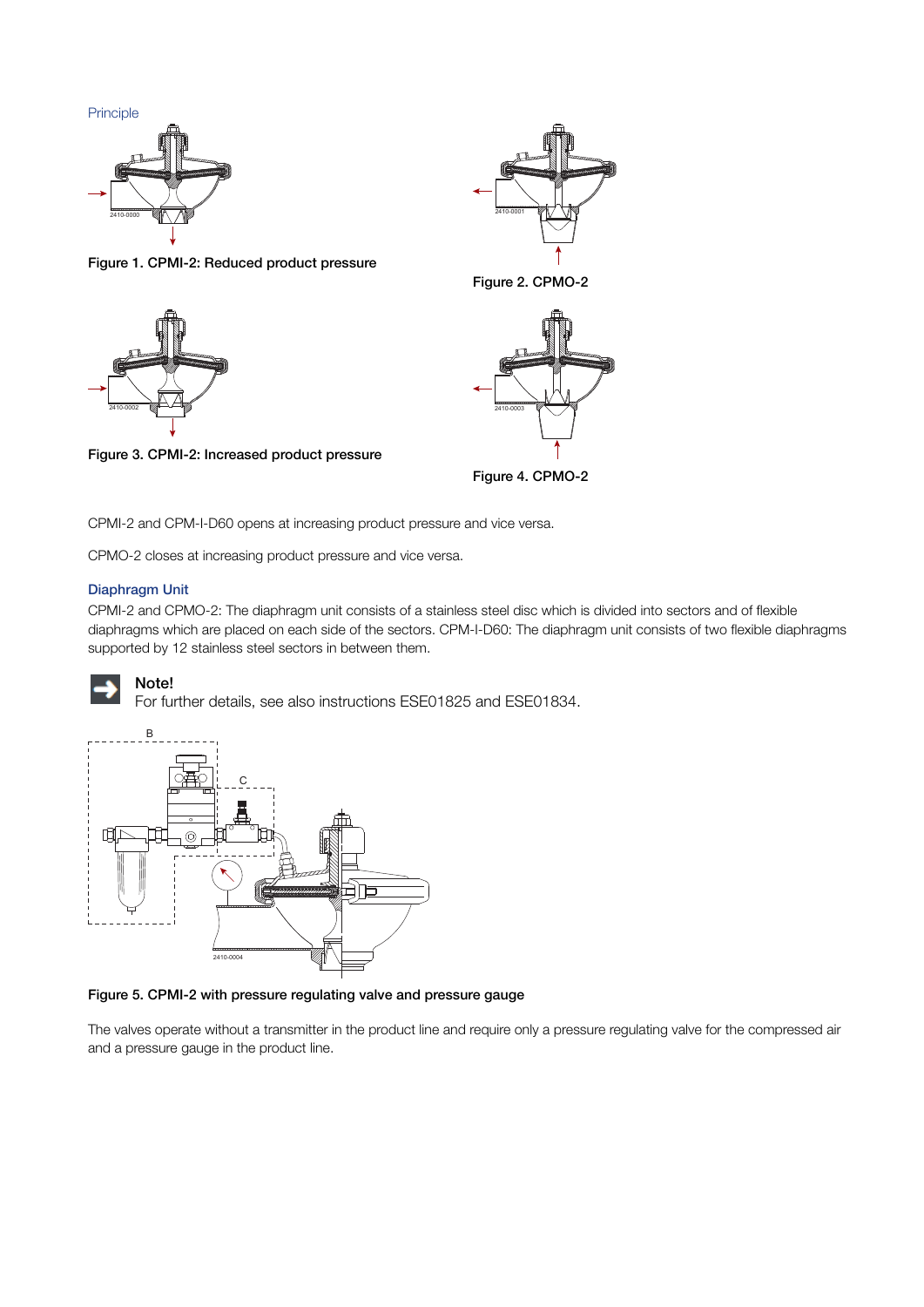#### Pressure drop/capacity diagrams







Note!

For all diagrams the following applies: Medium: Water (20°C) Measurement: In accordance with VDI 2173 Alfa Laval recommend max. flow velocity in tubing and valves to be 5 m/sec.



Figure 7. CPMI-2, Kv 7

Figure 8. CPMO-2, Kv 9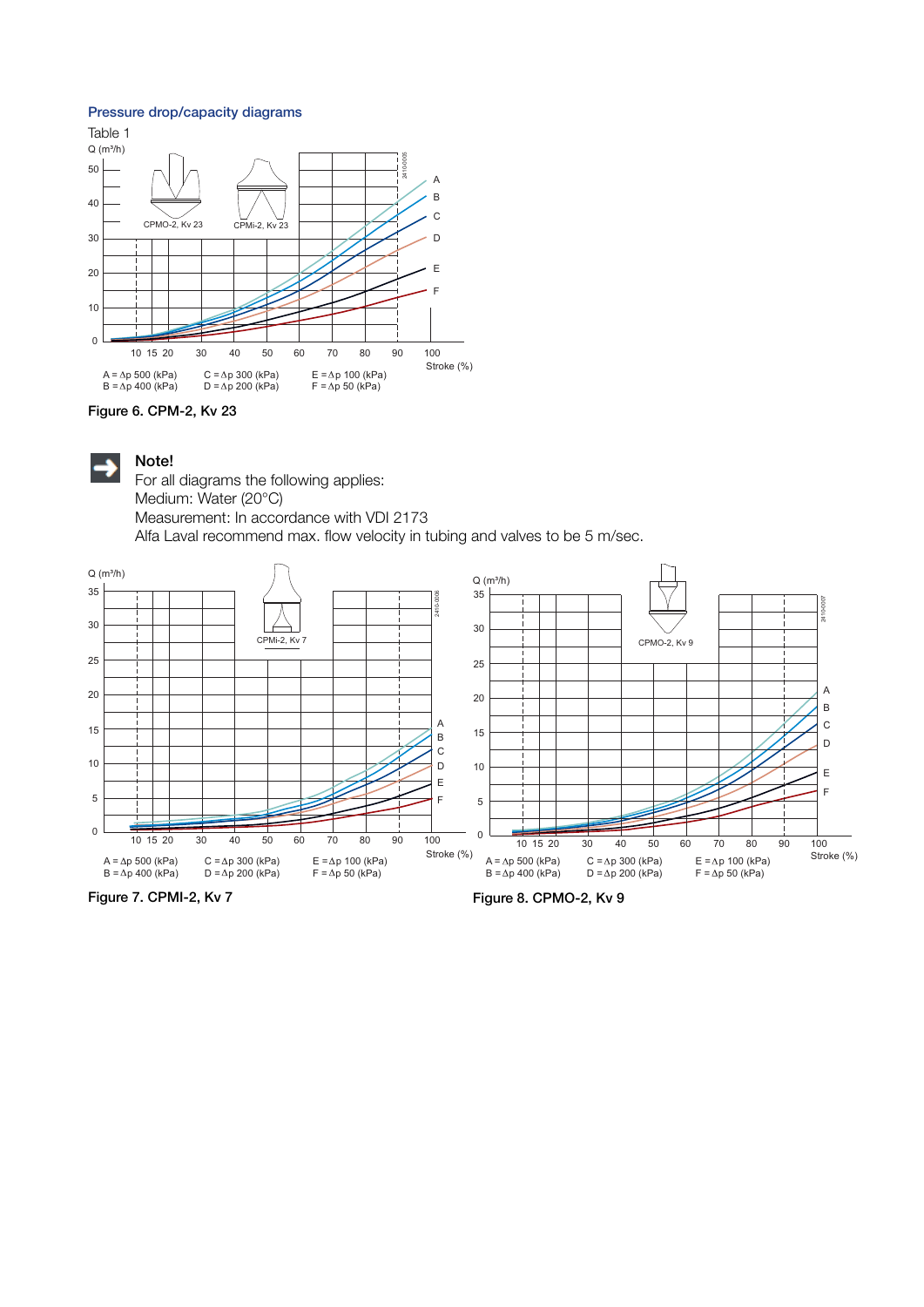

Figure 10. CPM-I-D, Kv 60

#### Example 1:

Pressure drop Δp = 200 kPa

Flow  $Q = 8$  m<sup>3</sup>/h

Select: CPM-2, Kv 23 which at working point will be 48% open.

#### Example 2:

CPMI-2: Pressure drop Δp = 300 kPa

Flow  $Q = 1$  m<sup>3</sup>/h

Select: CPMI-2, Kv 2/15 which at working point will be approx. 35% open equal to about 50% of the regulating area.

#### Example of using the diagram:

1. Pressure drop  $\Delta p = 300$  kPa

2. Flow =  $50<sup>m3</sup>/h$ 

The intersection is on the 50% curve.



Always try to get as close as possible to the 50% open curve. If the CPM-I-D60 is too big select from the CPMI-2 curves.